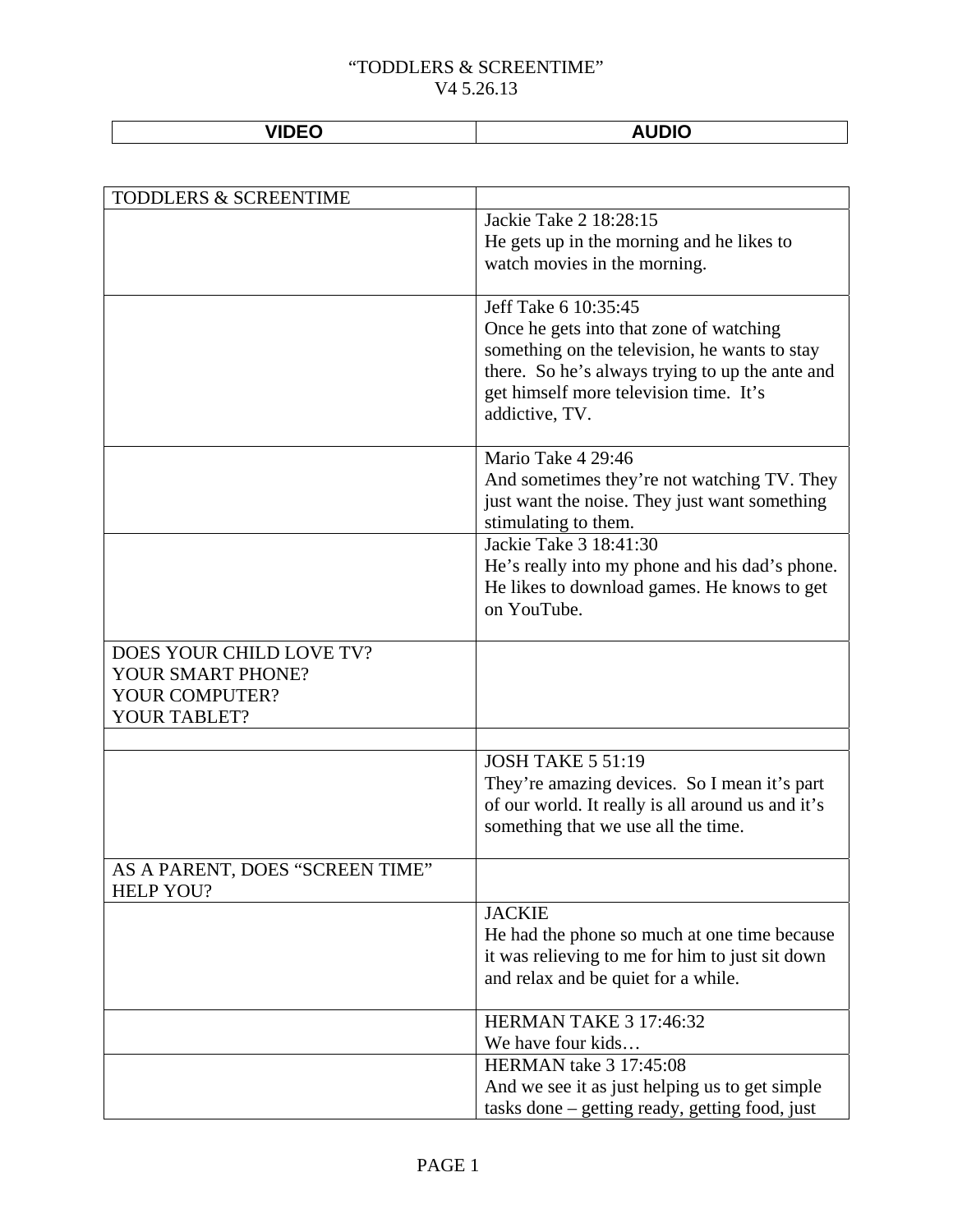| <b>VIDEO</b>                                                      | <b>AUDIO</b>                                                                                                                                                                                                                           |
|-------------------------------------------------------------------|----------------------------------------------------------------------------------------------------------------------------------------------------------------------------------------------------------------------------------------|
|                                                                   | trying to get out the door basically is what<br>you're trying to do and it does help to have the<br>TV.                                                                                                                                |
|                                                                   | Roxanne Take 3 17:14<br>While I'm cooking I let them watch television<br>for 40 minutes                                                                                                                                                |
|                                                                   | Mario Take 4 17:27:43<br>I think the TV is, it really helps because we<br>work different shifts so if I'm getting off work<br>and she's going to work, I know that I may be<br>up for another four or five hours.                      |
|                                                                   | Jeff Take 6 10:38:35<br>Sometimes its' a struggle for me because when<br>he's watching television, that's an opportunity<br>to get something done. I put on this 15 min<br>episode and start dinner or do some work on<br>my computer. |
|                                                                   | MAYA TAKE 2 33:45<br>Obviously that is a moment which gives you<br>time to do other things and you can leave them<br>there for a bit and truthfully it's practical, it's<br>easy.                                                      |
|                                                                   | Vonda Take 4 17:26:21<br>I wish we didn't have to use it as much as we<br>do. But you know, sometimes it is sort of a<br>crutchsometimes even when you just need a<br>break.                                                           |
| YOU NEED A BREAK SOMETIMES AND<br>YOUR TODDLER LOVE SCREEN TIME - |                                                                                                                                                                                                                                        |
| <b>WHAT IS OKAY?</b>                                              |                                                                                                                                                                                                                                        |
| THE EXPERTS HAVE SOME ANSWERS                                     |                                                                                                                                                                                                                                        |
|                                                                   | Gonzales: Take 5, 14:38:15<br>The American Acad of Pediatrics discourages<br>any screen time before age two. And after that,<br>they recommend limiting it to one to two hours                                                         |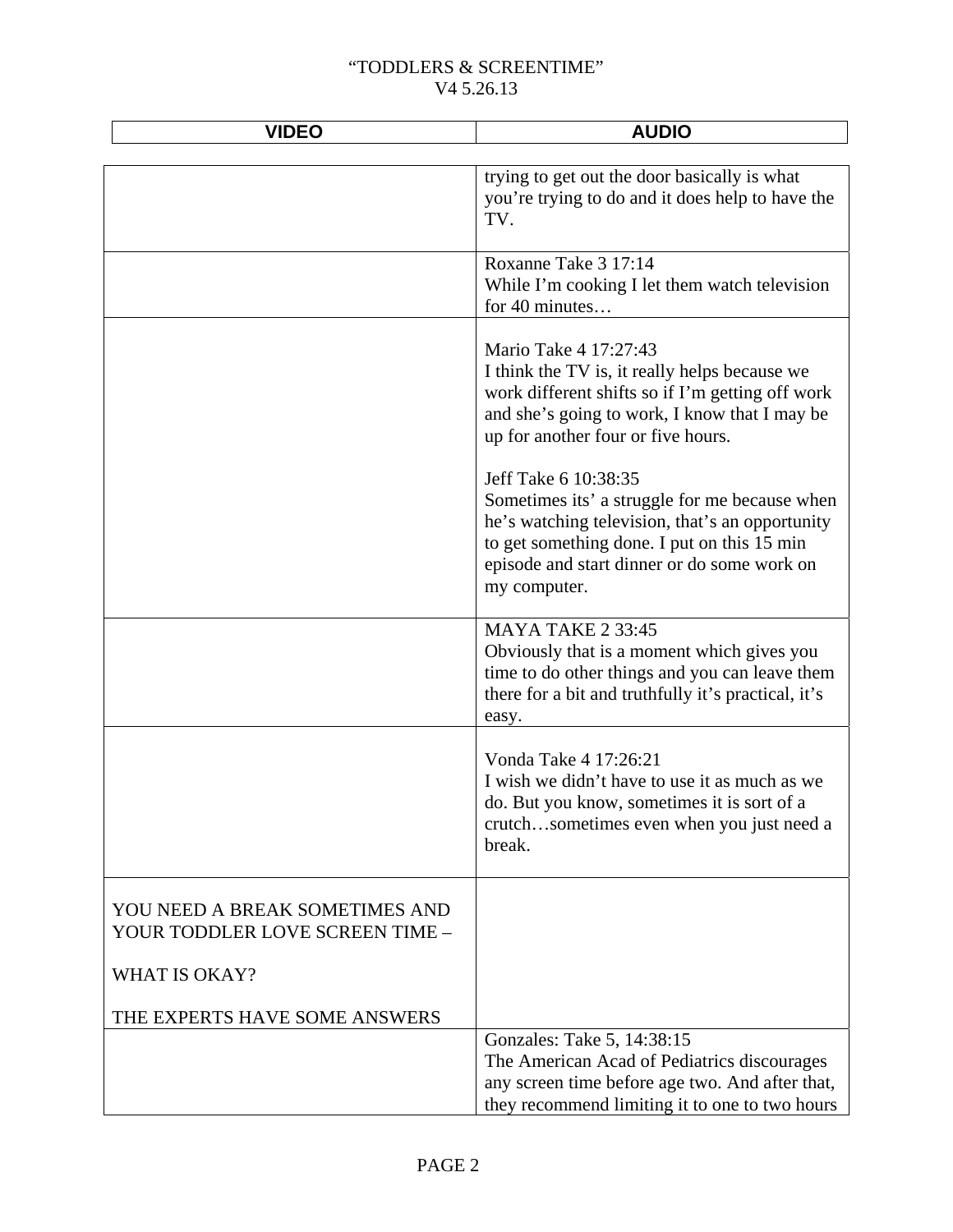| <b>VIDEO</b>                                | <b>AUDIO</b>                                                                                                                                                                                                                                                                         |
|---------------------------------------------|--------------------------------------------------------------------------------------------------------------------------------------------------------------------------------------------------------------------------------------------------------------------------------------|
|                                             | a day at the most. There are a lot of reasons for<br>that.                                                                                                                                                                                                                           |
|                                             | DR. ACEVES<br>Other effects that worry us a lot at this time is<br>that a lot of screentime means that the children<br>are sitting down and are not physically active.                                                                                                               |
|                                             | Dr. GONZALES<br>In older kids, it's been shown that increased<br>screentime definitely is correlated with obesity<br>and also with sleep problems and poor school<br>performance.                                                                                                    |
| (violence)                                  | 1:18:00 Dr. Aceves<br>There are studies which have demonstrated that<br>children who watch television for a prolonged<br>period of time after a few years, they will have<br>observed many scenes of violence and this<br>could lead them to seeing violence as<br>something normal. |
|                                             | DR. HOREN Take 10 15:54:19<br>And screentime obviously has changed over<br>the last 10 years. Screentime used to be mostly<br>TV time and some computer time and now<br>we're talking about a number of other devices.                                                               |
| CAN SCREENTIME SOMETIMES BE<br>EDUCATIONAL? |                                                                                                                                                                                                                                                                                      |
|                                             | <b>ROXANA</b><br>The video that I put on is for them to learn the<br>alphabet, numbers only. No cartoons, no<br>violence, no nothing. Just that I know they are<br>learning.                                                                                                         |
|                                             | <b>STEVE AND GABY</b><br>With Zack, we stay with him. And he has us<br>sing songs with him. His favorite show is<br>Barney. So if he's watching that, we're like<br>dancing with him. We have aching backs by<br>the end because he's making us fly him in the<br>air.               |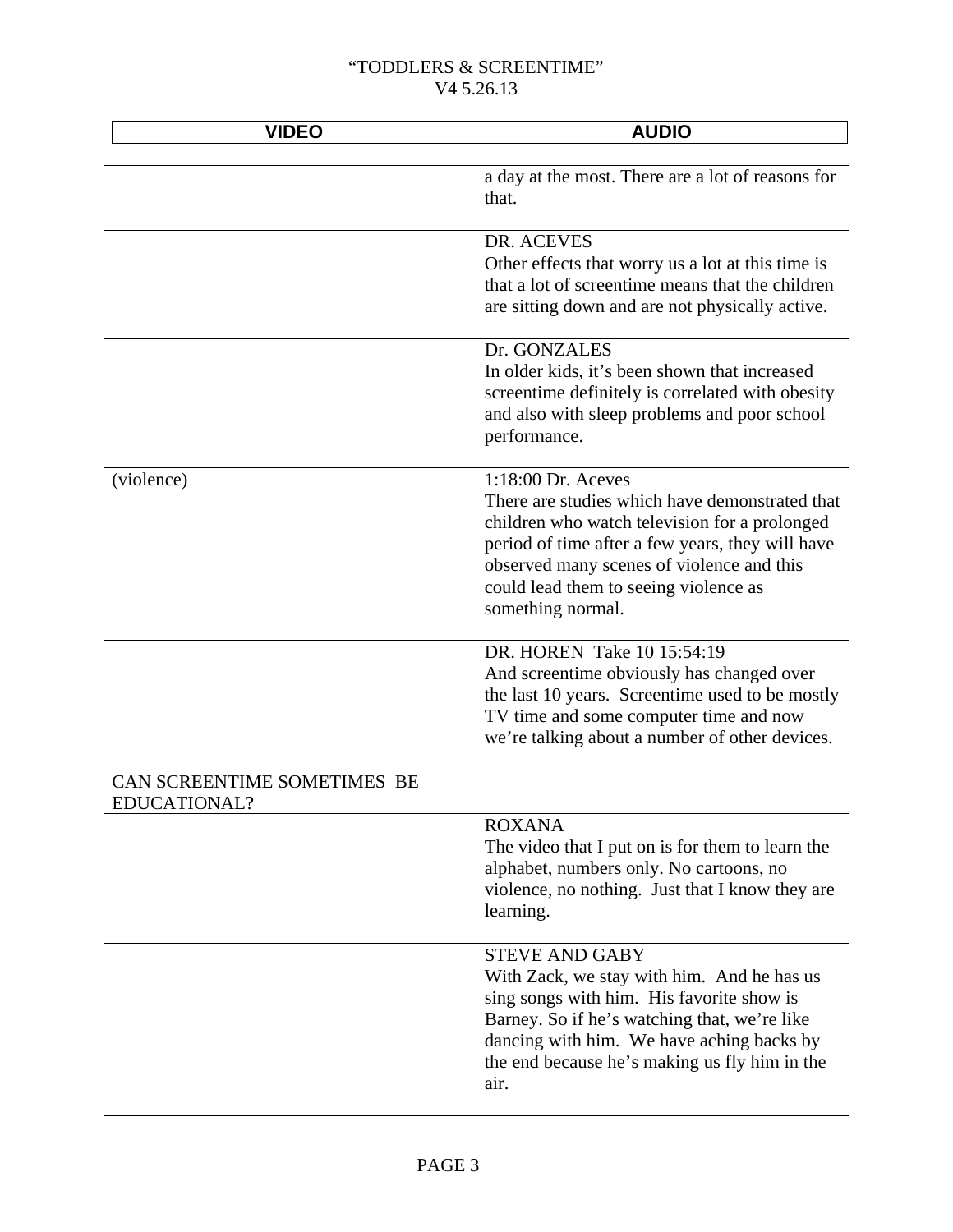| <b>VIDEO</b>                                                     | <b>AUDIO</b>                                                                                                                                                                                                                                                                                              |
|------------------------------------------------------------------|-----------------------------------------------------------------------------------------------------------------------------------------------------------------------------------------------------------------------------------------------------------------------------------------------------------|
|                                                                  |                                                                                                                                                                                                                                                                                                           |
|                                                                  | <b>JASMINE</b><br>At my best, I'll play with her while she's with<br>my phone. So I'll turn screentime into another<br>place where we can be connected and do<br>something together.                                                                                                                      |
|                                                                  | Dr. Horen Take 10 15:54:19<br>There's a couple things to consider. I know a<br>lot of folks like some of these educational<br>videos. Many parents are excited that their<br>kids are already able to do things on the iPad<br>or iPhone and things like that.                                            |
|                                                                  | The Truth is that the real sort of work of early<br>childhood is play. And play is not screen time.<br>It's not playing on a computer. It's not playing<br>on an iPad. It's playing. It's doing dramatic<br>play, dressing up. It's going outside and<br>running around and developing your own<br>games. |
|                                                                  | 55:30<br>that means that you know how to problem<br>solve. You know how to share. That means<br>that you know how to work with other people.                                                                                                                                                              |
|                                                                  | The other piece that I often tell parents is that<br>there are standards that have been set and you<br>have to use some judgment.                                                                                                                                                                         |
|                                                                  | So there's a difference between watching an<br>educational show and commenting on it and<br>relating it to your child and sticking them in<br>front of the TV.                                                                                                                                            |
|                                                                  |                                                                                                                                                                                                                                                                                                           |
| ARE THERE OTHER THINGS TO AVOID<br>WITH SCREENTIME AND TODDLERS? |                                                                                                                                                                                                                                                                                                           |
|                                                                  | $1:19:11$ Dr. Aceves<br>One important recommendation for parents is<br>not to put a TV in the child's bedroom.                                                                                                                                                                                            |
|                                                                  | They are isolated from the family.                                                                                                                                                                                                                                                                        |
|                                                                  | Dr. Gonzales Take 6 1:44                                                                                                                                                                                                                                                                                  |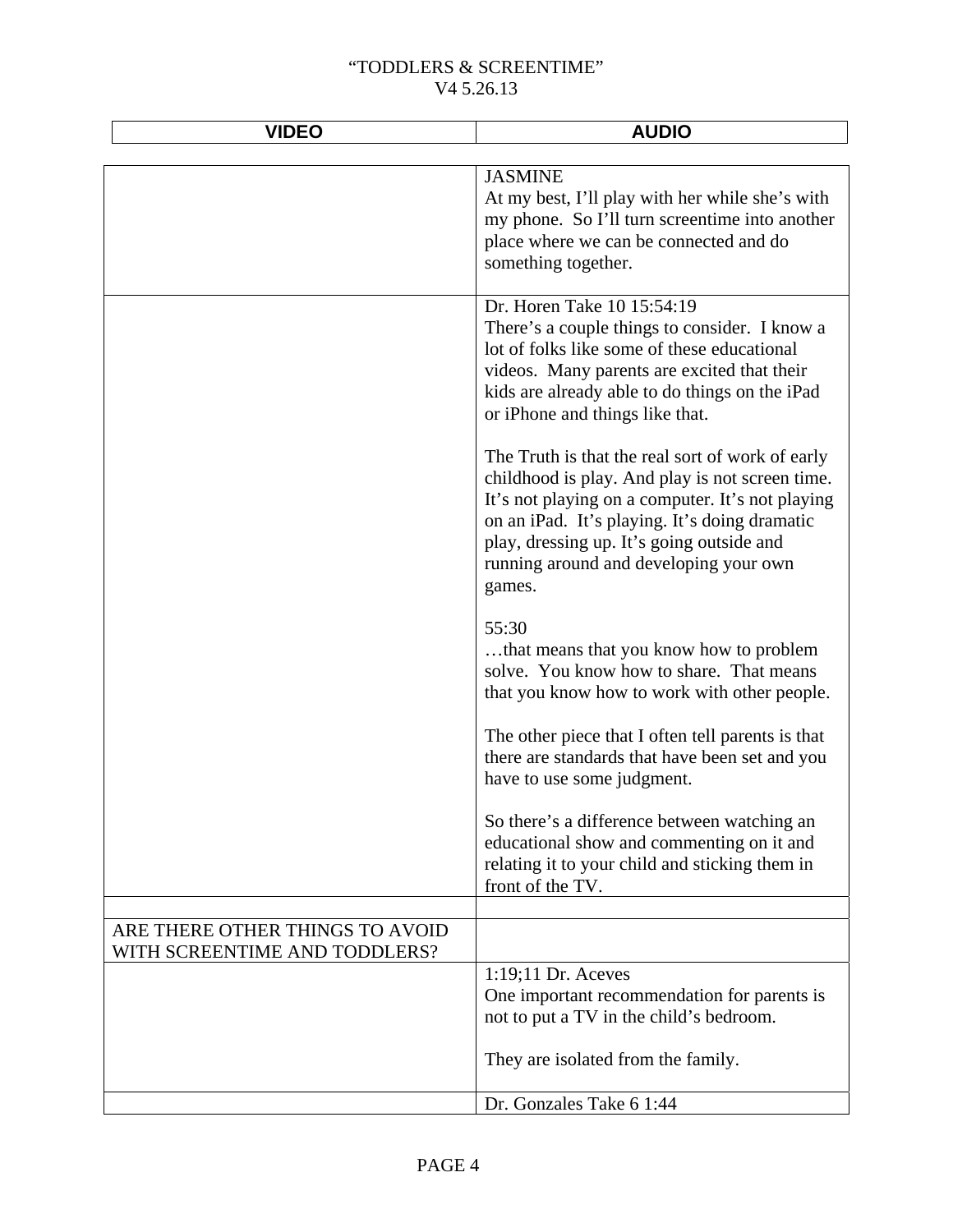| <b>AUDIO</b>                                                                                                                                                                                                                                                                                                                                                                                                                                                                        |
|-------------------------------------------------------------------------------------------------------------------------------------------------------------------------------------------------------------------------------------------------------------------------------------------------------------------------------------------------------------------------------------------------------------------------------------------------------------------------------------|
|                                                                                                                                                                                                                                                                                                                                                                                                                                                                                     |
| I think it's important not to have a TV in the<br>same room where you eat. And certainly if it<br>is there, don't turn it on during meals. Because<br>that's one of the best ways for a family to<br>interact and have really good conversation<br>And again, what you start as a toddler will<br>carry over when the kids are older and even<br>when they're teenagers. That might be the one<br>time in the whole day where you all sit down<br>together and have a conversation. |
|                                                                                                                                                                                                                                                                                                                                                                                                                                                                                     |
| <b>JASMINE TAKE 5 12:48:03</b><br>The biggest thing that goes on around screen<br>time in our family is more like computers and<br>my smart phone. Because she sees me using<br>that all the time and I was just a student so I<br>was on the computer all the time doing my<br>homework.                                                                                                                                                                                           |
| Jeff Take 6 10:38:45<br>I have to also train myself to say no, it's more<br>important for me to cut his TV time now in the<br>long run than to keep getting my work done.                                                                                                                                                                                                                                                                                                           |
| JASMINE 51:57<br>So we're kind of just battling this kind of<br>energetic of the world we live in that's like all<br>about everyone on their device.                                                                                                                                                                                                                                                                                                                                |
|                                                                                                                                                                                                                                                                                                                                                                                                                                                                                     |
| Gonzales 14:39:14<br>If you're making dinner and you think well, I<br>could put them in front of the TV while I make<br>dinner, instead of doing that it's probably<br>better if you can keep them in the same room<br>with you and maybe give the child a spoon and<br>a pan and let them imitate you which they love<br>to do anyway.<br>And that way you can still be watching them<br>while you make dinner and it's more                                                       |
|                                                                                                                                                                                                                                                                                                                                                                                                                                                                                     |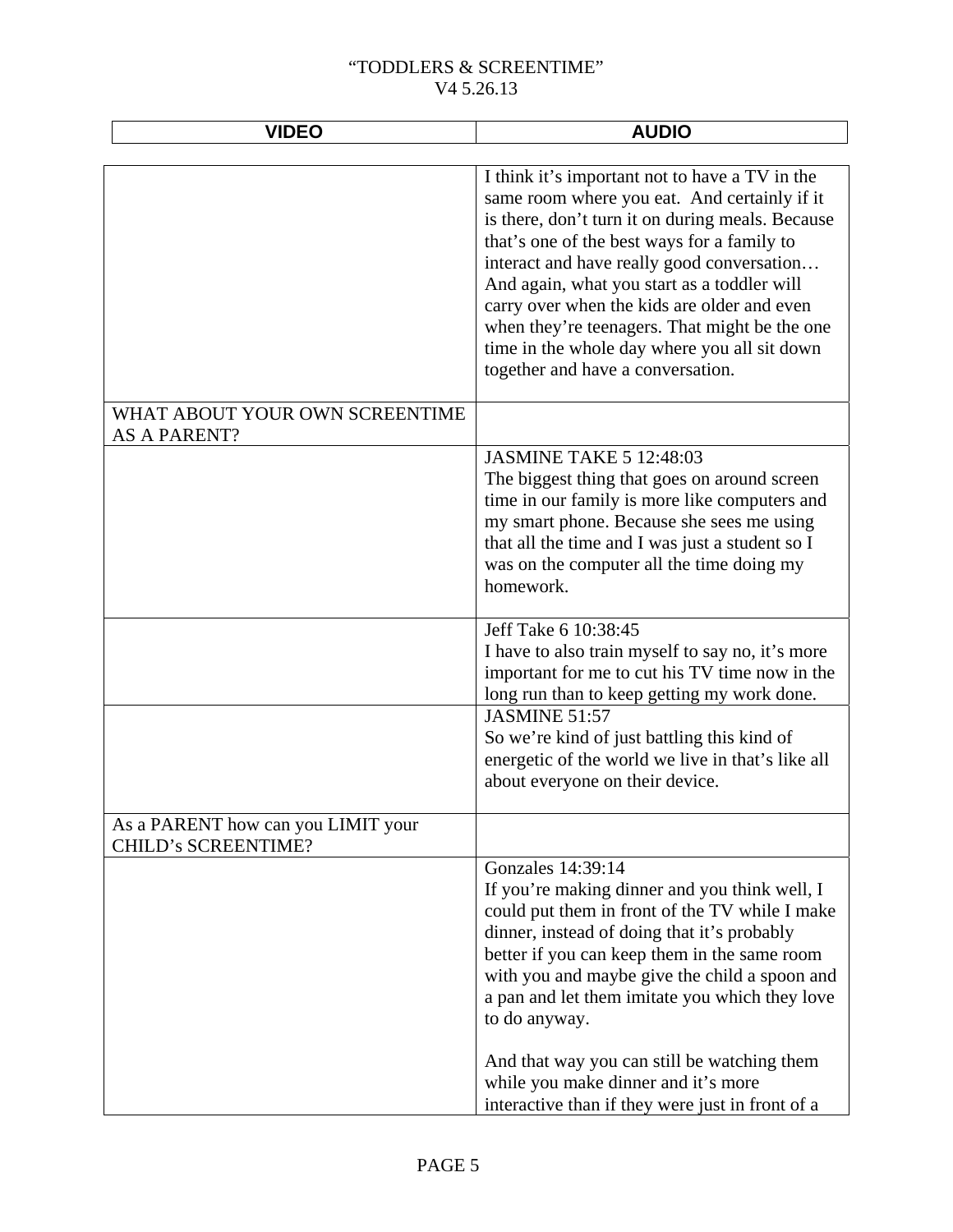| <b>VIDEO</b>                            | <b>AUDIO</b>                                                                                       |
|-----------------------------------------|----------------------------------------------------------------------------------------------------|
|                                         |                                                                                                    |
|                                         | screen.                                                                                            |
|                                         | <b>JACKIE</b>                                                                                      |
|                                         | We've been trying to sit down and learn his                                                        |
|                                         | ABC's and 123's. I write them out for him.                                                         |
|                                         | Just trying to be more active with him.                                                            |
|                                         | <b>CAROLINE TAKE 6</b>                                                                             |
|                                         | 10:40:38                                                                                           |
|                                         | Sometimes its even preparing him to say okay,                                                      |
|                                         | so when this is done, I'm going to go get your                                                     |
|                                         | puzzle ready because he loves doing puzzles.                                                       |
|                                         | Or we're going to choose a book so that it's                                                       |
|                                         | ready to go, so it's not like he's just floating<br>and waiting and that's an easy time for him to |
|                                         | say "okay I want one more". It's more like,                                                        |
|                                         | okay but now this is the thing that we were                                                        |
|                                         | going to do after.                                                                                 |
|                                         |                                                                                                    |
|                                         |                                                                                                    |
| What are some other ACTIVITIES that you |                                                                                                    |
| can do INSTEAD OF SCREENTIME?           |                                                                                                    |
|                                         |                                                                                                    |
|                                         | MAGDA TAKE 1 1:32                                                                                  |
|                                         | We entertain ourselves with games or we do<br>crafts or we go to play in the park or we go to      |
|                                         | play soccer.                                                                                       |
|                                         |                                                                                                    |
|                                         |                                                                                                    |
|                                         | MAYA TAKE 2 35:36                                                                                  |
|                                         | Her father loves to take her out and he has                                                        |
|                                         | taught her to smell the flowers and check out                                                      |
|                                         | the animals, really that is what we should be                                                      |
|                                         | doing not watching television at home.                                                             |
|                                         |                                                                                                    |
|                                         | So, go out! It doesn't cost anything.                                                              |
|                                         | It's just time, which is the most important thing                                                  |
|                                         | right now.                                                                                         |
|                                         | <b>JACKIE</b>                                                                                      |
|                                         | I think all kids want to have the attention,                                                       |
|                                         | whether it be from their parents or                                                                |
|                                         | grandparents. He appreciates the time.                                                             |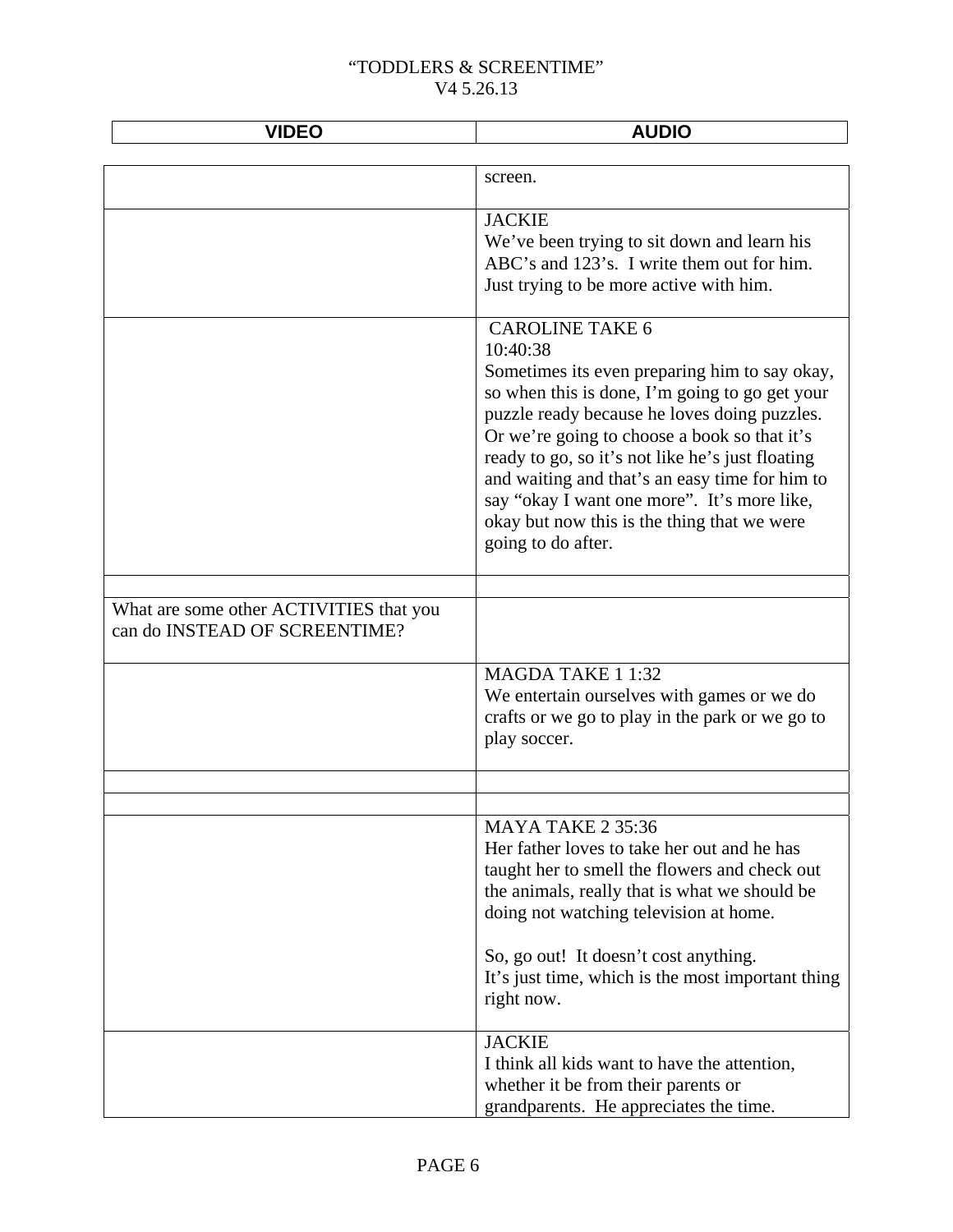| <b>VIDEO</b> | <b>AUDIO</b>                                                                                                                                                                                                               |
|--------------|----------------------------------------------------------------------------------------------------------------------------------------------------------------------------------------------------------------------------|
|              |                                                                                                                                                                                                                            |
|              |                                                                                                                                                                                                                            |
|              | Dr. Aceves: 1:14:10<br>This is a fantastic age in growth of the brain.<br>We know very well that we have millions of<br>neurons, these are the brain cells that are<br>growing like a tree and are growing<br>connections. |
|              | We can have an impact on our children at this<br>age by means of stimulations and<br>connections, we can augment and improve<br>intelligence.                                                                              |
|              | It is critical.<br>They can learn good habits or they can learn<br>bad habits.                                                                                                                                             |
|              |                                                                                                                                                                                                                            |
|              |                                                                                                                                                                                                                            |
|              |                                                                                                                                                                                                                            |
|              |                                                                                                                                                                                                                            |
|              |                                                                                                                                                                                                                            |
|              |                                                                                                                                                                                                                            |
|              |                                                                                                                                                                                                                            |
|              |                                                                                                                                                                                                                            |
|              |                                                                                                                                                                                                                            |
|              |                                                                                                                                                                                                                            |
|              |                                                                                                                                                                                                                            |
|              |                                                                                                                                                                                                                            |
|              |                                                                                                                                                                                                                            |
|              |                                                                                                                                                                                                                            |
|              |                                                                                                                                                                                                                            |
|              |                                                                                                                                                                                                                            |
|              |                                                                                                                                                                                                                            |
|              |                                                                                                                                                                                                                            |
|              |                                                                                                                                                                                                                            |
|              |                                                                                                                                                                                                                            |
|              |                                                                                                                                                                                                                            |
|              |                                                                                                                                                                                                                            |
|              |                                                                                                                                                                                                                            |